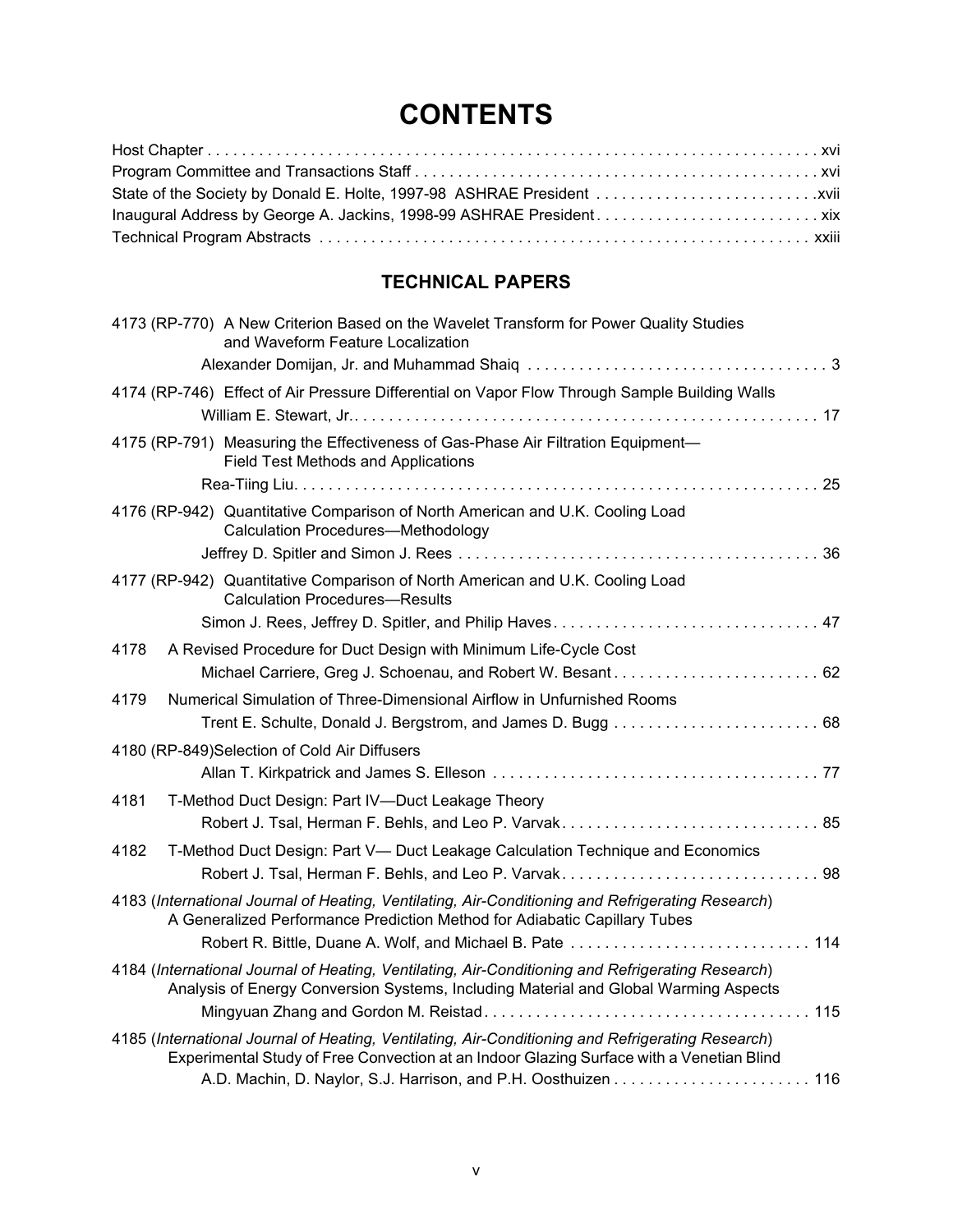|      | 4186 (International Journal of Heating, Ventilating, Air-Conditioning and Refrigerating Research)<br>Experiments on the Dehumidification Performance of a Finned Tube Heat Exchanger                                             |
|------|----------------------------------------------------------------------------------------------------------------------------------------------------------------------------------------------------------------------------------|
|      | 4187 (International Journal of Heating, Ventilating, Air-Conditioning and Refrigerating Research)<br>Field Validation of Algebraic Equations for Stack and Wind Driven<br>Air Infiltration Calculations                          |
|      | 4188 (International Journal of Heating, Ventilating, Air-Conditioning and Refrigerating Research)<br>Improvements in the Modeling and Simulation of Refrigeration Systems:<br>Aerospace Tools Applied to a Domestic Refrigerator |
|      | 4189 (International Journal of Heating, Ventilating, Air-Conditioning and Refrigerating Research)<br>New Insights into the Behavior of the Metastable Region of an Operating Capillary Tube                                      |
|      |                                                                                                                                                                                                                                  |
| 4190 | A Modeling Study of a Centrifugal Compressor                                                                                                                                                                                     |
|      |                                                                                                                                                                                                                                  |
| 4191 | A Study on Evaluation of Random Failure in Building Facilities                                                                                                                                                                   |
|      |                                                                                                                                                                                                                                  |
| 4192 | An Analytical Model to Predict the Condensation Heat Transfer Coefficient in<br><b>Horizontal Microfin Tubes</b>                                                                                                                 |
|      | Naoki Shikazono, Masaaki Itoh, Mari Uchida, Toshihiko Fukushima,                                                                                                                                                                 |
| 4193 | An Experimental Investigation of Ejector Performance Based Upon Different Refrigerants                                                                                                                                           |
|      | Sih-Li Chen, Jia-Yush Yen, and Meng-Cheng Huang  153                                                                                                                                                                             |
|      | 4194 (RP-721) Behavior of Cellular Glass Insulation on a DHC Pipe Subjected<br>to Underground Water Attack                                                                                                                       |
|      |                                                                                                                                                                                                                                  |
|      | 4195 (RP-721) Effect of Underground Water Attack on the Performance<br>of Mineral Wool Pipe Insulation                                                                                                                           |
|      |                                                                                                                                                                                                                                  |
|      | 4196 Building Automation on the Information Superhighway                                                                                                                                                                         |
|      |                                                                                                                                                                                                                                  |
| 4197 | Withdrawn                                                                                                                                                                                                                        |
| 4198 | Experimental Results of a Predictive Neural Network HVAC Controller<br>Erik Jeannette, Kriengkrai Assawamartbunlue, Peter S. Curtiss, and Jan F. Kreider 192                                                                     |
| 4199 | Heat Transfer in Composite Walls: A Practical Two-Dimensional Thermal Circuit Method                                                                                                                                             |
| 4200 | Integrating Radiant/Operative Temperature Controls into Building Energy Simulations                                                                                                                                              |
| 4201 | Numerical Simulation of the Air-Conditioning Environment in a Computer Room                                                                                                                                                      |
|      | Atsuo Nishihara, Keiji Sasao, Hiroshi Go, Kouichirou Kinoshita, and Shizuo Zushi 218                                                                                                                                             |
| 4202 | Numerical Simulation of Contaminant Distribution Around a Modeled Human Body:<br>CFD Study on Computational Thermal Manikin-Part II                                                                                              |
|      |                                                                                                                                                                                                                                  |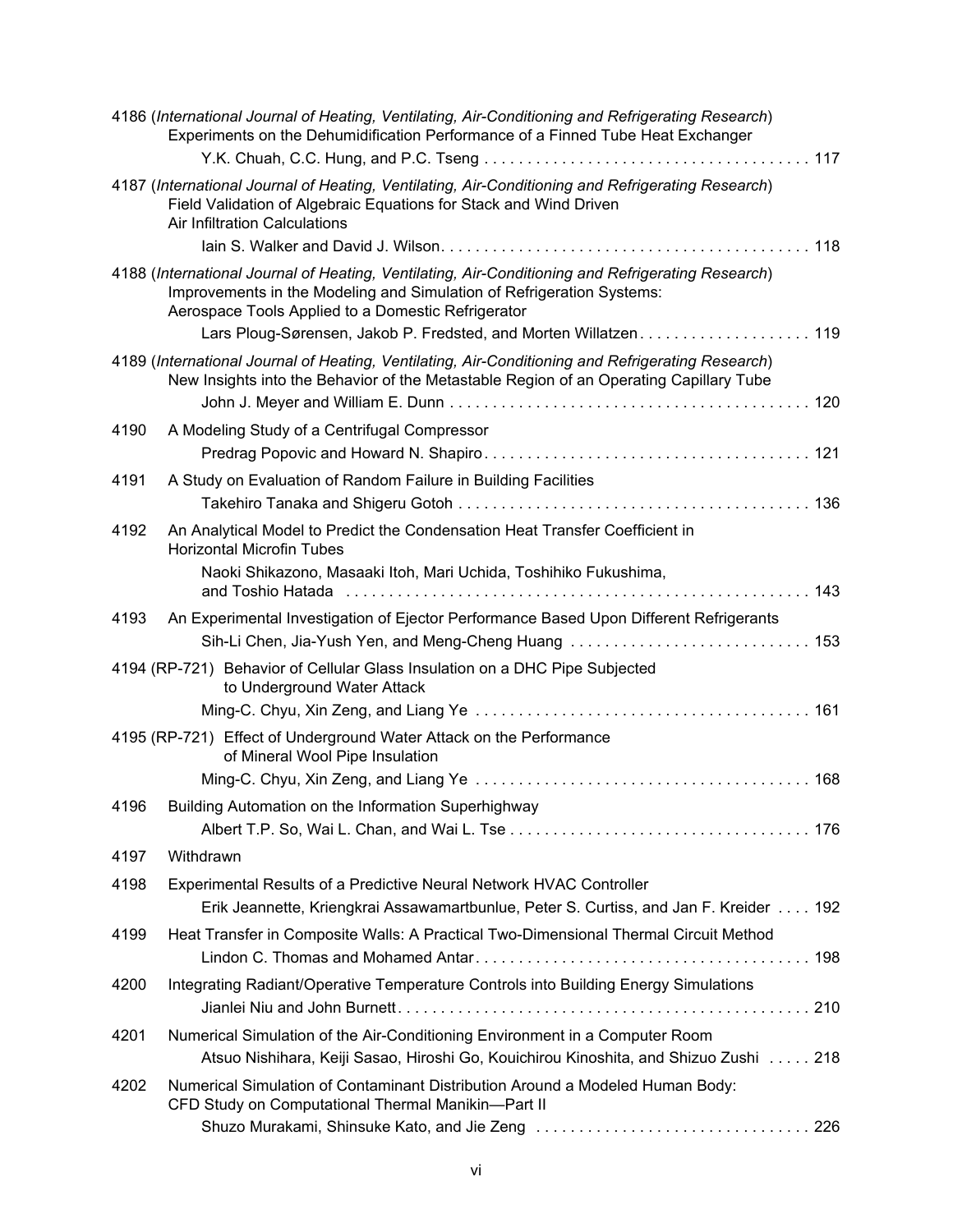| 4203 | Performance of Fixed, Air-Side Economizer, and Neural Network Demand-Controlled<br>Ventilation in CAV Systems                                                                                      |
|------|----------------------------------------------------------------------------------------------------------------------------------------------------------------------------------------------------|
| 4204 | Sampling Interval Magnitude Relation to Digital PI Control System Performance<br>246                                                                                                               |
| 4205 | Stability Limit of Room Air Temperature of a VAV System<br>T. Matsuba, M. Kasahara, I. Murasawa, Y. Hashimoto, K. Kamimura, A. Kimbara,<br>257                                                     |
| 4206 | Synopsis of Residential Refrigerator/Freezer Alternative Refrigerants Evaluation<br>266                                                                                                            |
| 4207 | System Performance Characteristics of a Helical Rotary Screw Air-Cooled Chiller<br>Operating Over a Range of Refrigerant Charge Conditions                                                         |
| 4208 | The Impact of the Adoption of Efficient Electrical Products and Control Technologies<br>on Office Building Energy Use<br>Guy Newsham, Ardeshir Mahdavi, Paul Mathew, Steve Cornick, Daniel Sander, |
| 4209 | Theoretical Basis of Primitive Part Modeling                                                                                                                                                       |
| 4210 | Thermodynamic Assessment of Desiccant Systems with Targeted<br>and Relaxed Humidity Control Schemes                                                                                                |
| 4211 | Variable-Base Heating and Cooling Degree-Day Data for 24 Saudi Arabian Cities                                                                                                                      |
| 4212 | Verification and Characterization of a Mathematical Model of Particle Size Distribution<br>Yongcheng Chen, Yuanhui Zhang, E.M. Barber, and Dwaine S. Bundy 332                                     |
| 4213 | Cold Energy Release Characteristics of an Ice/Air Direct Contact Heat Exchanger<br>Akiyoshi Ohira, Michio Yanadori, Kunihiko Iwabuchi, Toshikatsu Kimura,                                          |
| 4214 | Development of an Equivalent Diameter Expression for Vertical U-Tubes<br>Used in Ground-Coupled Heat Pumps                                                                                         |
| 4215 | Modeling the Effect of Backfills on U-Tube Ground Coil Performance                                                                                                                                 |
| 4216 | Identification of Mixing Effects in Stratified Chilled-Water Storage Tanks<br>by Analysis of Time Series Temperature Data                                                                          |
| 4217 | Thermal Performance of a Full-Scale Stratified Chilled-Water Thermal Storage Tank                                                                                                                  |
| 4218 | Development and Validation of a Room Air-Conditioning Simulation Model<br>Casey E. Mullen, Brian D. Bridges, Kevin J. Porter, Gregory W. Hahn,                                                     |
| 4219 | Cooling Effect of Cool Tube-Part 1: Evaluation of Cooling Effect without Moisture Transfer                                                                                                         |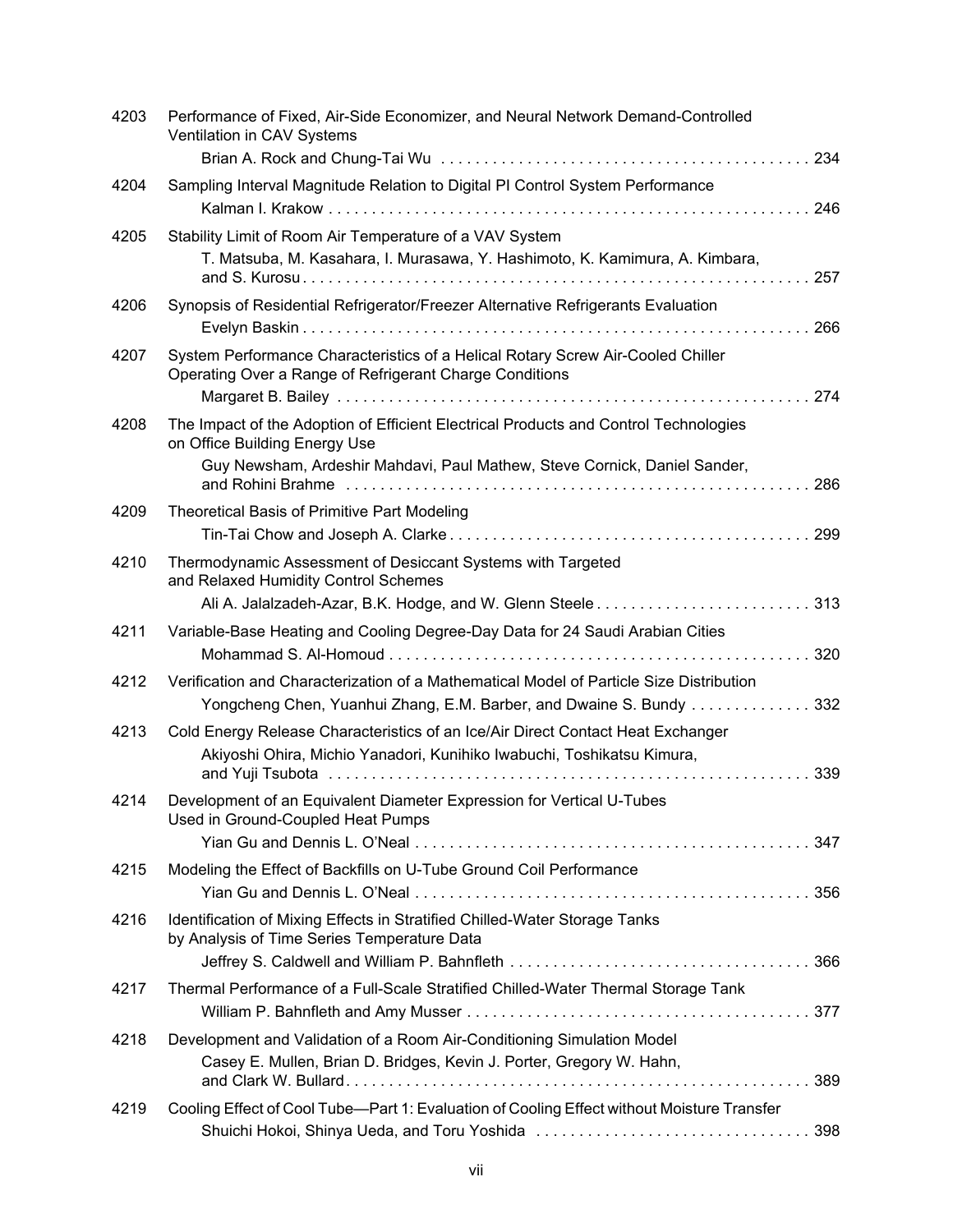| 4220 | Cooling Effect of Cool Tube—Part 2: Thermal Behavior of Cool Tube with Moisture Transfer           |  |
|------|----------------------------------------------------------------------------------------------------|--|
|      |                                                                                                    |  |
| 4221 | Laminar Mixed Convection in the Entrance Region of Inclined Pipes<br>with High Uniform Heat Fluxes |  |
|      |                                                                                                    |  |

## **SYMPOSIUM PAPERS**

| TO-98-1 Application and Design Experience with Smoking Areas in the<br><b>Hospitality Industry and Commercial Buildings</b>                                                |
|----------------------------------------------------------------------------------------------------------------------------------------------------------------------------|
| Contaminant and Heat Removal Effectiveness and Air-to-Air Heat/Energy<br>Recovery for a Contaminated Air Space                                                             |
| Doug R. Irwin, Carey J. Simonson, Kong Y. Saw, and Robert W. Besant 433                                                                                                    |
| Design for Smoking Areas: Part 1—Fundamentals                                                                                                                              |
|                                                                                                                                                                            |
| Design for Smoking Areas: Part 2—Applications                                                                                                                              |
|                                                                                                                                                                            |
| Comparison of Heating and Cooling Energy Consumption by HVAC System<br>with Mixing and Displacement Air Distribution for a Restaurant Dining Area<br>in Different Climates |
|                                                                                                                                                                            |

## **TO-98-2 ASHRAE's New Weather Data for Energy Calculations**

| Production of the Weather Year for Energy Calculations Version 2 (WYEC2) Data Files               |  |
|---------------------------------------------------------------------------------------------------|--|
|                                                                                                   |  |
| Which Weather Data Should You Use for Energy Simulations of Commercial Buildings?                 |  |
|                                                                                                   |  |
| The Impact of Different Weather Data on Simulated Residential<br><b>Heating and Cooling Loads</b> |  |
|                                                                                                   |  |

## **TO-98-3 Alternative Refrigerant Heat Transfer in Heat Exchangers**

| Refrigerant Inventory of R-134a in a Small-Channel Cross-Flow Condenser                                                                |  |
|----------------------------------------------------------------------------------------------------------------------------------------|--|
| Flow Regime Mapping and Analysis of R-134a in a Small-Channel<br><b>Cross-Flow Condenser</b>                                           |  |
|                                                                                                                                        |  |
| A Comparison Study of Compact Plate Fin-and-Tube Heat Exchangers<br>Kuan-Yu Chi, Chi-Chuan Wang, Yu-Juei Chang, and Yeon-Pun Chang 548 |  |
| Heat Transfer Characteristics and Correlations for R-410A Flowing<br>Inside a Horizontal Smooth Tube                                   |  |
|                                                                                                                                        |  |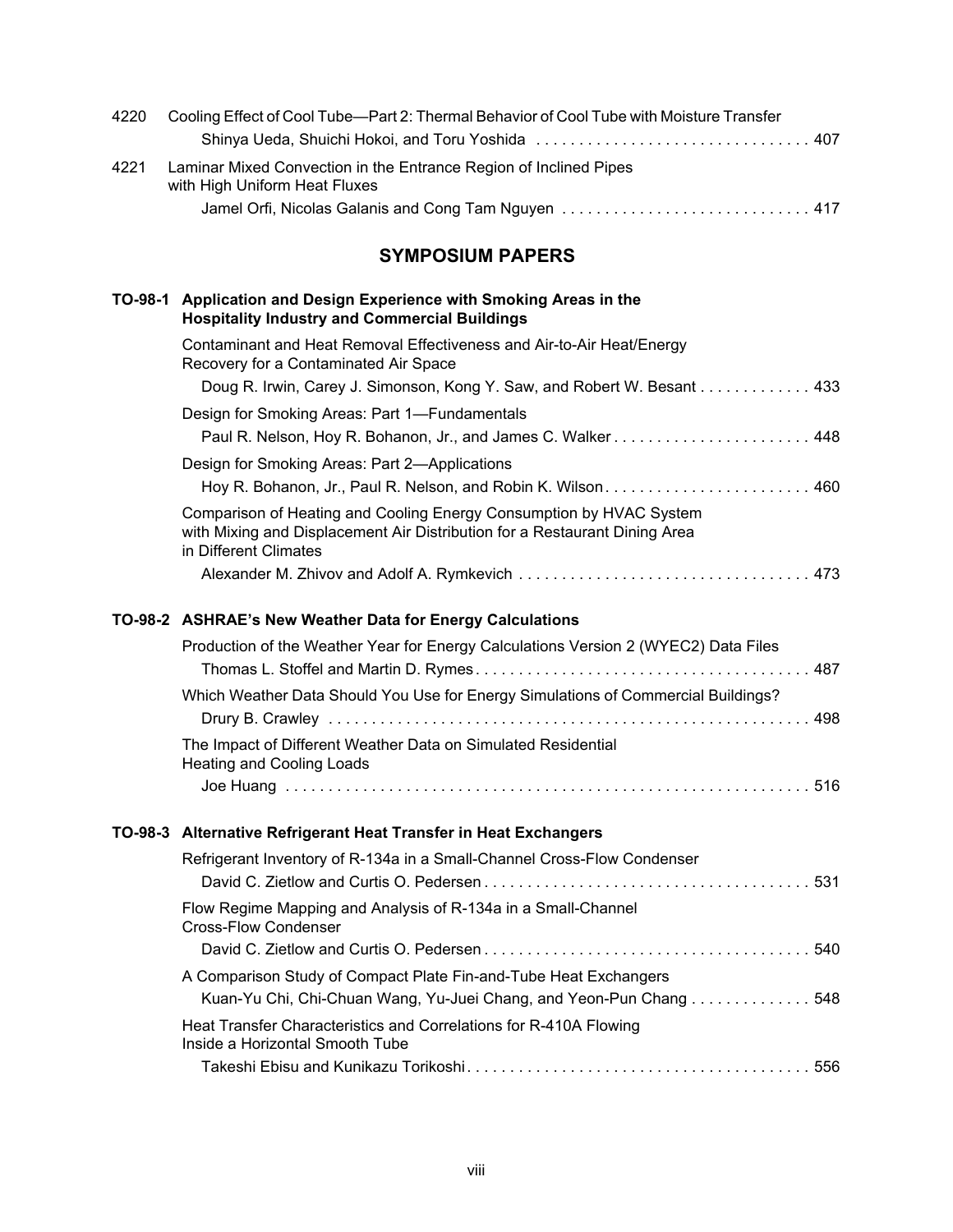| TO-98-4 DHC and Cogeneration Systems Maintenance, Repairs, Renovation,<br><b>Replacement, and Longevity</b>                                        |  |
|----------------------------------------------------------------------------------------------------------------------------------------------------|--|
| Rationalization of Low-Temperature to Medium-Temperature District Heating                                                                          |  |
| District Energy as a Response to Climate Change: The Experience in Europe<br>and the Potential in America                                          |  |
| Robert E. McCabe, Morris A. Pierce, and B. Jeffrey Price 577                                                                                       |  |
| Proposed Renovation of a District Cooling Plant to Optimize the Existing Distribution<br>System and Increase Production Capacity                   |  |
|                                                                                                                                                    |  |
| Improving Cogeneration Plant Performance Through Effective Maintenance Strategies                                                                  |  |
| Correcting the Thermal Inefficiencies of a Cogeneration and Boiler Plant by<br>Low-Pressure Steam Conversions and Hot Water Thermal Energy Storage |  |
|                                                                                                                                                    |  |
|                                                                                                                                                    |  |

#### **TO-98-5 Feedforward-Feedback Controls for Laboratories**

| Feedforward-Feedback Controller Using General Regression Neural Network (GRNN)<br>for Laboratory HVAC System: Part I-Pressure Control              |  |
|----------------------------------------------------------------------------------------------------------------------------------------------------|--|
|                                                                                                                                                    |  |
| Feedforward-Feedback Controller Using General Regression Neural Network (GRNN)<br>for Laboratory HVAC System: Part II-Temperature Control-Cooling  |  |
|                                                                                                                                                    |  |
| Feedforward-Feedback Controller Using General Regression Neural Network (GRNN)<br>for Laboratory HVAC System: Part III-Temperature Control-Heating |  |
|                                                                                                                                                    |  |

#### **TO-98-6 New Motor Technologies and Their Applications**

|         | General Purpose Variable-Speed Drive and Motor Application Considerations                                   |  |
|---------|-------------------------------------------------------------------------------------------------------------|--|
|         | Higher Efficiencies by Means of Variable-Speed Technology in a Domestic<br><b>Refrigeration Application</b> |  |
|         | Measuring the Performance of a Variable-Speed Drive Retrofit on a Fixed-Speed<br>Centrifugal Chiller        |  |
|         |                                                                                                             |  |
|         | Advantages of Enhanced Synchronous Motors in Heating, Refrigerating, and<br>Air-Conditioning Applications   |  |
|         |                                                                                                             |  |
| TO-98-7 | Design, Operating, and Maintenance Experience with<br><b>Commercial Ground-Source Heat Pump Systems</b>     |  |
|         | Operating Experiences with Commercial Ground-Source Heat Pumps-Part 2                                       |  |

Douglas Cane, Andrew Morrison, and Christopher J. Ireland . . . . . . . . . . . . . . . . . . . . . . 677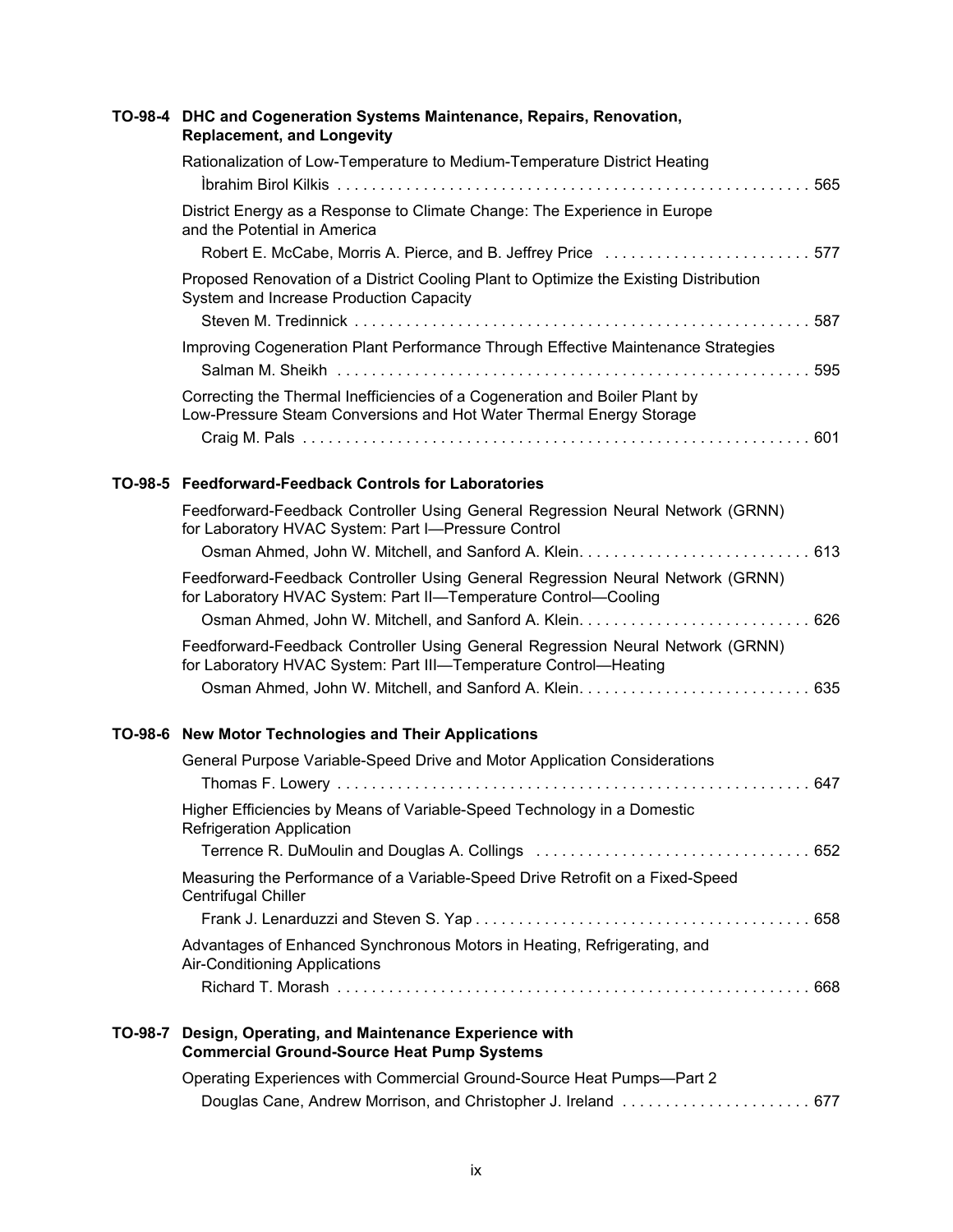|         | Groundwater Source Technology Application for an Indoor Water Park                                                                          |  |
|---------|---------------------------------------------------------------------------------------------------------------------------------------------|--|
|         | A Design Method for Hybrid Ground-Source Heat Pumps                                                                                         |  |
|         |                                                                                                                                             |  |
|         | Maintenance and Service Costs of Commercial Building Ground-Source<br><b>Heat Pump Systems</b>                                              |  |
|         |                                                                                                                                             |  |
|         | TO-98-8 Light Commercial Forced-Air Distribtuion Systems-Actual Performance                                                                 |  |
|         | Exterior Exposed Ductwork: Delivery Effectiveness and Efficiency                                                                            |  |
|         |                                                                                                                                             |  |
|         | Field Investigation of Duct System Performance in California Light Commercial Buildings                                                     |  |
|         | W. Woody Delp, Nance E. Matson, Eric Tschudy, Mark P. Modera,                                                                               |  |
|         | Ventilation, Humidity, and Energy Impacts of Uncontrolled Airflow<br>in a Light Commercial Building                                         |  |
|         |                                                                                                                                             |  |
|         | Building Cavities Used as Ducts: Air Leakage Characteristics<br>and Impacts in Light Commercial Buildings                                   |  |
|         |                                                                                                                                             |  |
|         |                                                                                                                                             |  |
| TO-98-9 | <b>Moisture Removal Issues with Unitary Equipment</b>                                                                                       |  |
|         | Effect of Airflow Nonuniformity on Evaporator Performance                                                                                   |  |
|         |                                                                                                                                             |  |
|         | Latent Capacity of Unitary Equipment                                                                                                        |  |
|         |                                                                                                                                             |  |
|         | Computer Model Predictions of Dehumidification Performance of Unitary<br>Air Conditioners and Heat Pumps Under Extreme Operating Conditions |  |
|         |                                                                                                                                             |  |
|         | TO-98-10 Annual Energy Rating of Fenestration: Where Are We Now?                                                                            |  |
|         | The Impact of Windows on Residential Energy Use                                                                                             |  |
|         |                                                                                                                                             |  |
|         | Are Window Energy Performance Selection Requirements in Line<br>with Product Design in Heating-Dominated Climates?                          |  |
|         |                                                                                                                                             |  |
|         | Window Annual Energy Rating Systems: What They Tell Us About<br>Residential Window Design and Selection                                     |  |
|         | Stephen C. Carpenter, Alexander G. McGowan, and Steven R. Miller 806                                                                        |  |

Development and Validation of a Room Air-Conditioning Simulation Model Casey E. Mullen, Brian D. Bridges, Kevin J. Porter, Gregory W. Hahn, and Clark W. Bullard (See Technical Paper 4218, p. 389)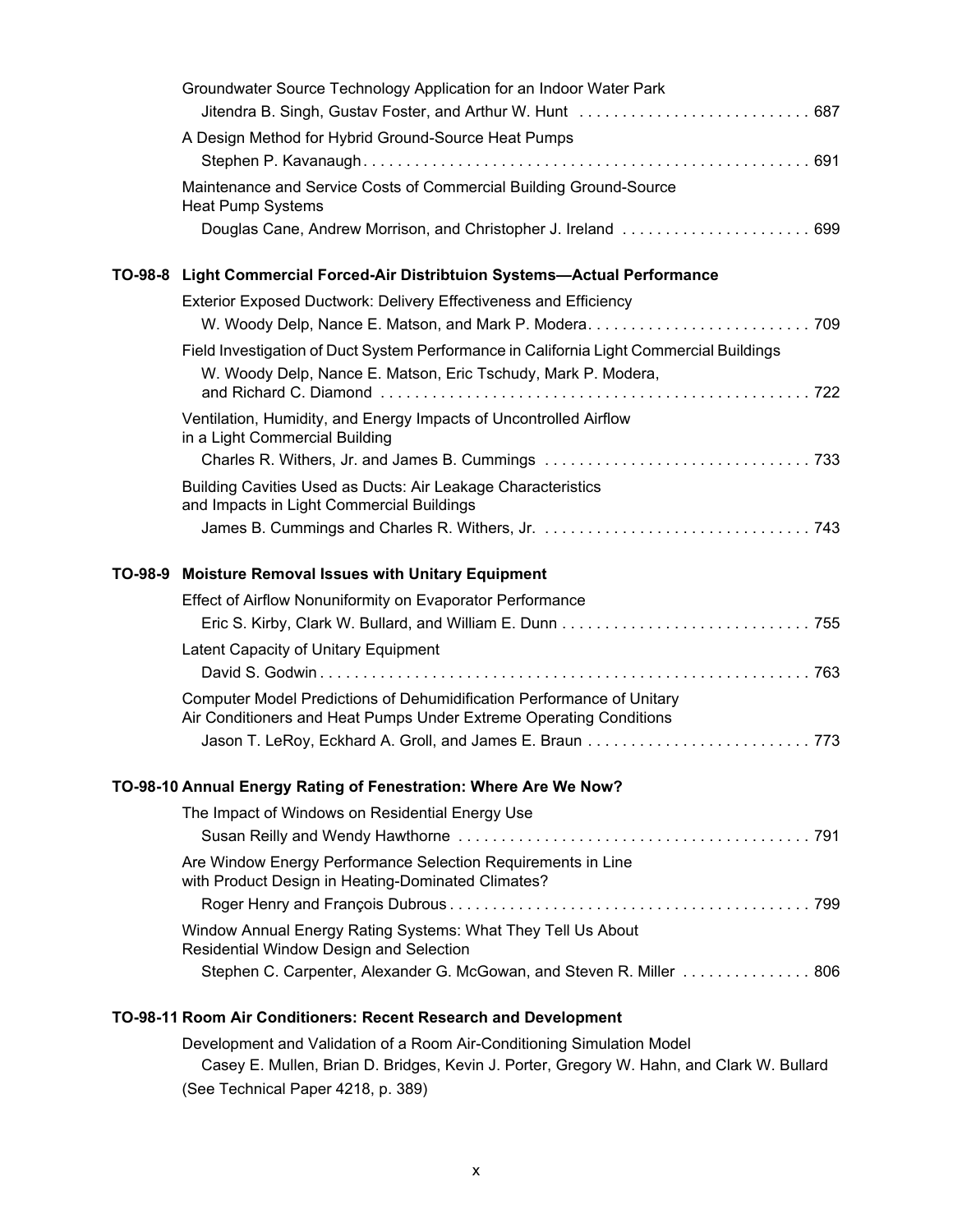| Energy Conservation Standards for Room Air Conditioners                                                                                             |
|-----------------------------------------------------------------------------------------------------------------------------------------------------|
|                                                                                                                                                     |
| Experimental Study of an R-407C Drop-In Test on an Off-the-Shelf Air Conditioner<br>with a Counter-Cross-Flow Evaporator                            |
|                                                                                                                                                     |
| TO-98-12 Baseline Calculations for Measurement and Verification<br>of Energy and Demand Savings                                                     |
| Baseline Calculations for Measurement and Verification of Energy and Demand<br>Savings in a Revolving Loan Program in Texas                         |
| Jeff S. Haberl, Sabaratnan Thamilseran, T. Agami Reddy, David E. Claridge,                                                                          |
| A Baseline Model for Utility Bill Analysis Using Both<br>Weather and Non-Weather-Related Variables                                                  |
|                                                                                                                                                     |
| Alternative Approaches to Baseline Estimation Using Calibrated Simulations                                                                          |
| The Significant Role of Energy Calculations in the Success                                                                                          |
| of Long-Term Energy Guarantees                                                                                                                      |
|                                                                                                                                                     |
| The Effects of Varying Indoor Air Temperature and Heat Gain<br>on the Measurement of Retrofit Savings                                               |
| Kelly Kissock, Huxley B. Joseph, and John R. McBride  895                                                                                           |
|                                                                                                                                                     |
| TO-98-13 Employing Modeling in the Design for Heat, Air, and Moisture Performance of<br><b>Residential and Commercial Building Envelope Systems</b> |
| The Smart Vapor Retarder: An Innovation Inspired by Computer Simulations                                                                            |
|                                                                                                                                                     |
| Prediction of Hygrothermal Performance of Building Envelope Parts<br>Coupled with Indoor Climate                                                    |
|                                                                                                                                                     |
| Boundary Element Analysis of Uncoupled Quasi-Static Hygrothermoelasticity<br>for Two-Dimensional Composite Walls                                    |
|                                                                                                                                                     |
| Latent Heat Flow in Lightweight Roofs and Its Influence<br>on the Thermal Performance of Buildings                                                  |
|                                                                                                                                                     |
| Performance-Based Development of a Thermally Insulated Pitched Roof System                                                                          |
|                                                                                                                                                     |
| TO-98-14 New Developments in the Field of Commercial Kitchen Ventilation                                                                            |
| New Recommended Heat Gains for Commercial Cooking Equipment                                                                                         |
| Determining the Efficiency of Grease-Removal Devices<br>in Commercial Kitchen Applications                                                          |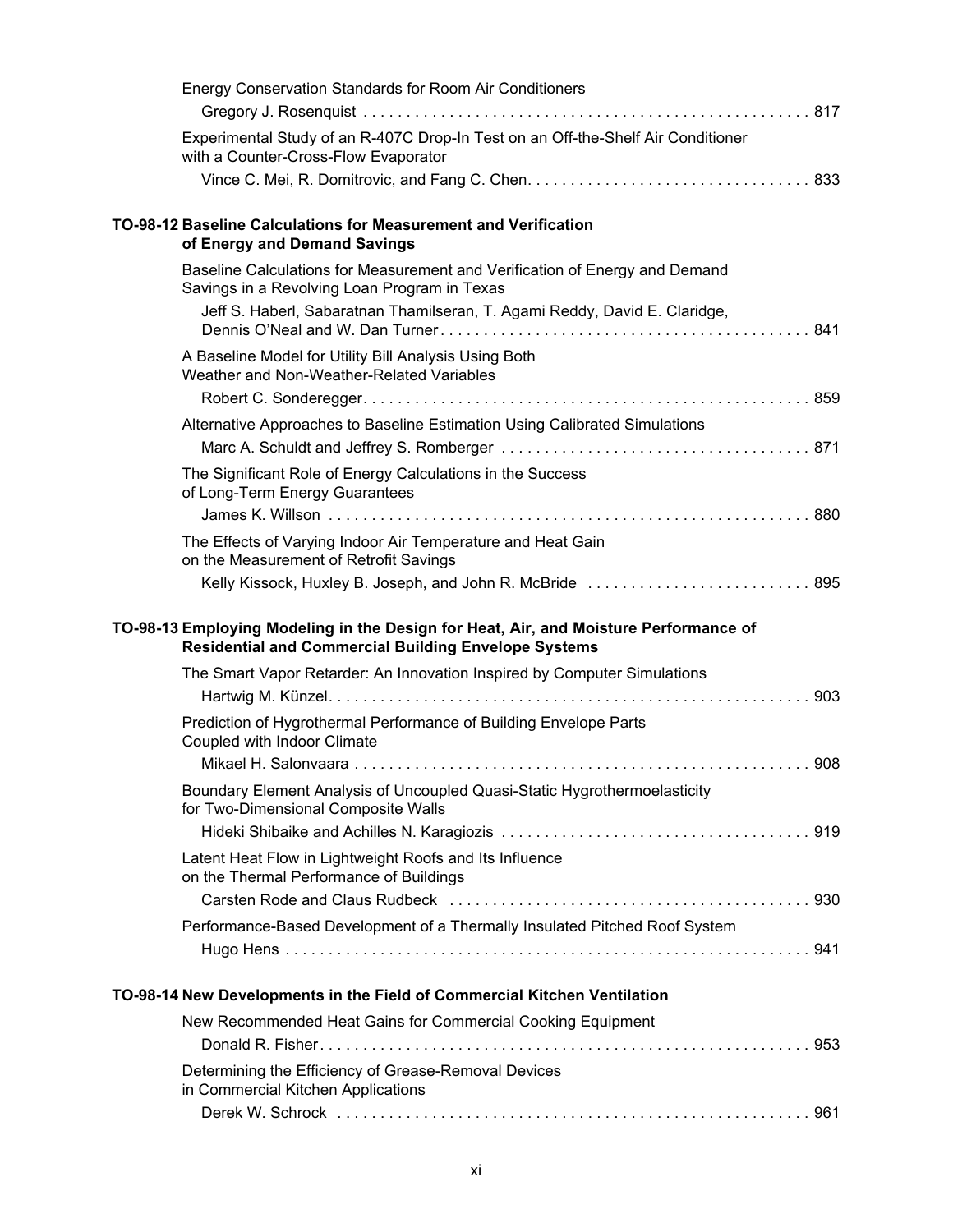|                              | Development of Emission Test Methods and Emission Factors<br>for Various Commercial Cooking Operations                          |  |
|------------------------------|---------------------------------------------------------------------------------------------------------------------------------|--|
|                              |                                                                                                                                 |  |
|                              | TO-98-15 Research Update on Laboratory HVAC Design                                                                              |  |
|                              | Experimental Validation of Thermal and Pressure Models in a Laboratory Simulator                                                |  |
|                              | Numerical Simulation of Laboratory Fume Hood Airflow Performance                                                                |  |
|                              | Measuring Adjacent Building Effects on Laboratory Exhaust Stack Design                                                          |  |
|                              | TO-98-16 Advances in Thermal and Fluid Characteristics in HVAC<br>and Refrigeration Processes: Part 1                           |  |
|                              | A Numerical Procedure for Simulation of Fanno Flows of Refrigerants<br>or Refrigerant Mixtures in Capillary Tubes               |  |
|                              |                                                                                                                                 |  |
|                              | Experimental Study on Evaporation and Condensation Heat Transfer Enhancement<br>for R-407C Using Herringbone Heat Transfer Tube |  |
|                              | Cooling Effect of Cool Tube-Part 1: Evaluation of Cooling Effect                                                                |  |
| without Moisture Transfer    | Shuichi Hokoi, Shinya Ueda, and Toru Yoshida                                                                                    |  |
|                              | (See Technical Paper 4219, p. 398)                                                                                              |  |
| <b>Transfer</b>              | Cooling Effect of Cool Tube-Part 2: Thermal Behavior of Cool Tube with Moisture                                                 |  |
|                              | Shinya Ueda, Shuichi Hokoi, and Toru Yoshida<br>(See Technical Paper 4220, p. 407)                                              |  |
| of New Alternatives to R-502 | Prediction of Convective Condensation Pressure Drop Characteristics                                                             |  |
|                              |                                                                                                                                 |  |
|                              | TO-98-17 Attic and Cathedral Ceiling Performance: Part 1                                                                        |  |
|                              | Comparison of a Duct System Computer Model with Measured Data<br>in a Residential Attic with a Duct System                      |  |
|                              | Lixing Gu, Muthusamy V. Swami, Jo Ellen Cummings, Philip W. Fairey,                                                             |  |
| with Ridge and Soffit Vents  | Instrumentation and Measurement of Airflow and Temperature in Attics Fitted                                                     |  |
|                              |                                                                                                                                 |  |
|                              | Comparative Summer Attic Thermal Performance of Six Roof Constructions                                                          |  |
|                              |                                                                                                                                 |  |

| Roof Ventilation to Prevent Problematic Icings at Eaves |  |
|---------------------------------------------------------|--|
|                                                         |  |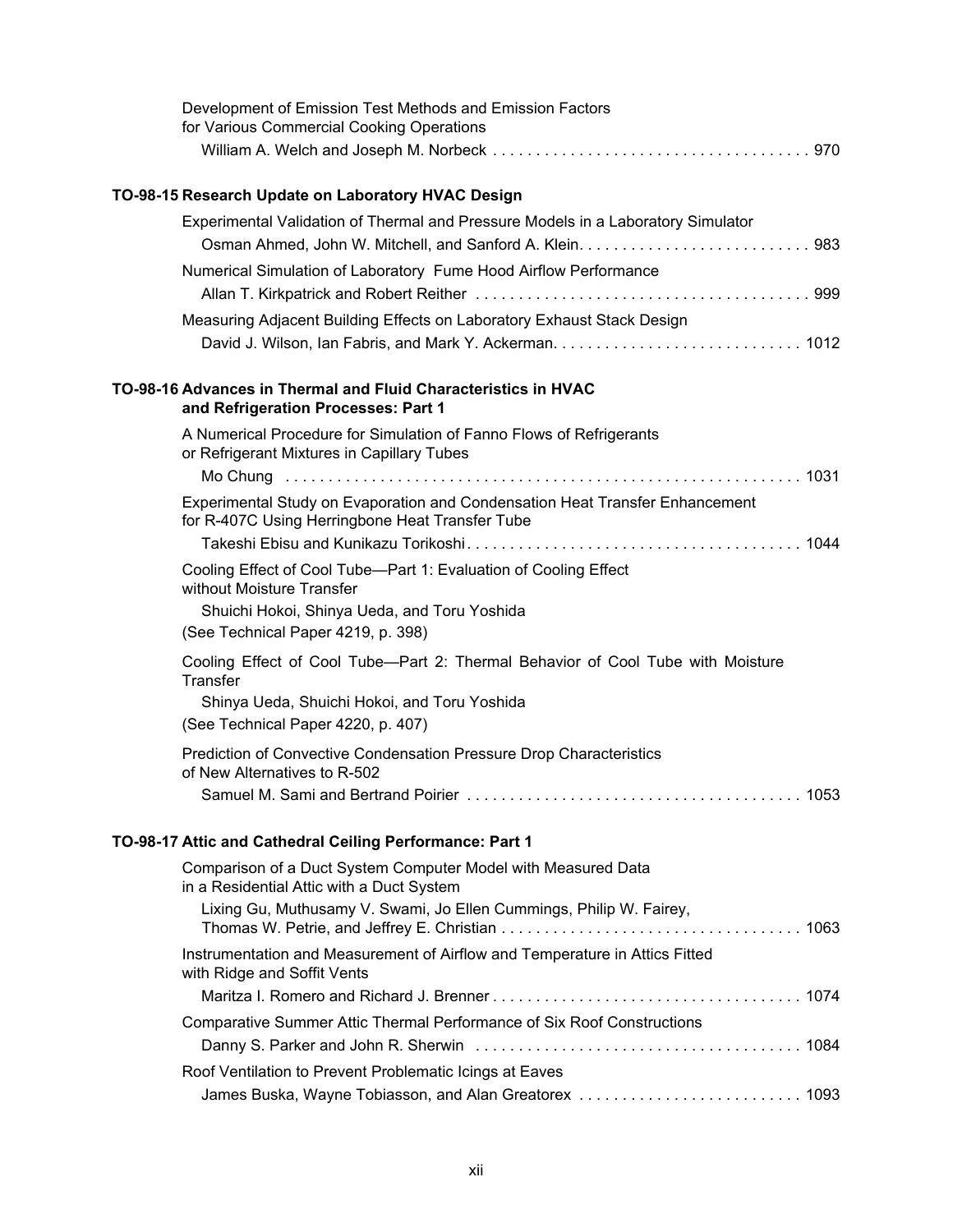#### **TO-98-18 Advances in Refrigerator-Freezer Technologies**

| Experimental Investigation of an Alternating Evaporator Duty Refrigerator/Freezer<br>Mahesh Lavanis, Imam Haider, and Reinhard Radermacher 1103 |
|-------------------------------------------------------------------------------------------------------------------------------------------------|
| An Experimental Study on New Egg-Crate Type Evaporators in Domestic<br>Refrigerators and Freezers                                               |
|                                                                                                                                                 |
| Experimental and Analytical Evaluation of a Ground-Coupled Refrigerator-Freezer                                                                 |
| Edward A. Vineyard, J. Benjamin Horvay, and Edward R. Schulak 1118                                                                              |
| Superinsulation in Refrigerators and Freezers                                                                                                   |
| Edward A. Vineyard, Therese K. Stovall, Kenneth E. Wilkes, and Kenneth W. Childs. 1126                                                          |
| TO-98-19 Advances in Thermal and Fluid Characteristics in HVAC<br>and Refrigeration Processes: Part 2                                           |
| Experimental Study of the Effects of the Spiral Angle on Evaporative Heat Transfer<br><b>Enhancement in Microfin Tubes</b>                      |
|                                                                                                                                                 |
| An Experimental Study of Convective Boiling of Refrigerants R-22 and R-410A                                                                     |
| Chi-Chuan Wang, Jyh-Goang Yu, Sheih-Pei Lin, and Ding-Chong Lu  1144                                                                            |
| Heat Transfer Characteristics in the U-bend of a Microfin Tube Evaporator Using R-407C                                                          |
|                                                                                                                                                 |
| Heat Transfer Coefficients for Propane (R-290), Isobutane (R-600a),<br>and 50/50 Mixture of Propane and Isobutane                               |
|                                                                                                                                                 |
| Laminar Mixed Convection in the Entrance Region of Inclined Pipes with<br><b>High Uniform Heat Fluxes</b>                                       |
| Jamel Orfi, Nicolas Galanis, and Cong Tam Nguyen<br>(See Technical Paper 4221, p. 417)                                                          |
|                                                                                                                                                 |

### **TO-98-20 Attic and Cathedral Ceiling Performance: Part 2**

| Effects of Radiant Barriers and Attic Ventilation on Residential Attics<br>and Attic Duct Systems: New Tools for Measuring and Modeling |  |
|-----------------------------------------------------------------------------------------------------------------------------------------|--|
| Thomas W. Petrie, Kenneth E. Wilkes, Phillip W. Childs, and Jeffrey E. Christian 1175                                                   |  |
| Monitored Summer Peak Attic Air Temperatures in Florida Residences                                                                      |  |
|                                                                                                                                         |  |
| Vented and Sealed Attics in Hot Climates                                                                                                |  |
|                                                                                                                                         |  |

#### **TO-98-21 How Can We More Accurately Control Ventilation to Meet Standard 62-1989 and Revisions?**

| Application of CO <sub>2</sub> -Based Demand-Controlled Ventilation Using ASHRAE Standard 62:<br>Optimizing Energy Use and Ventilation |  |
|----------------------------------------------------------------------------------------------------------------------------------------|--|
|                                                                                                                                        |  |
| Mixing Box Damper Testing                                                                                                              |  |
|                                                                                                                                        |  |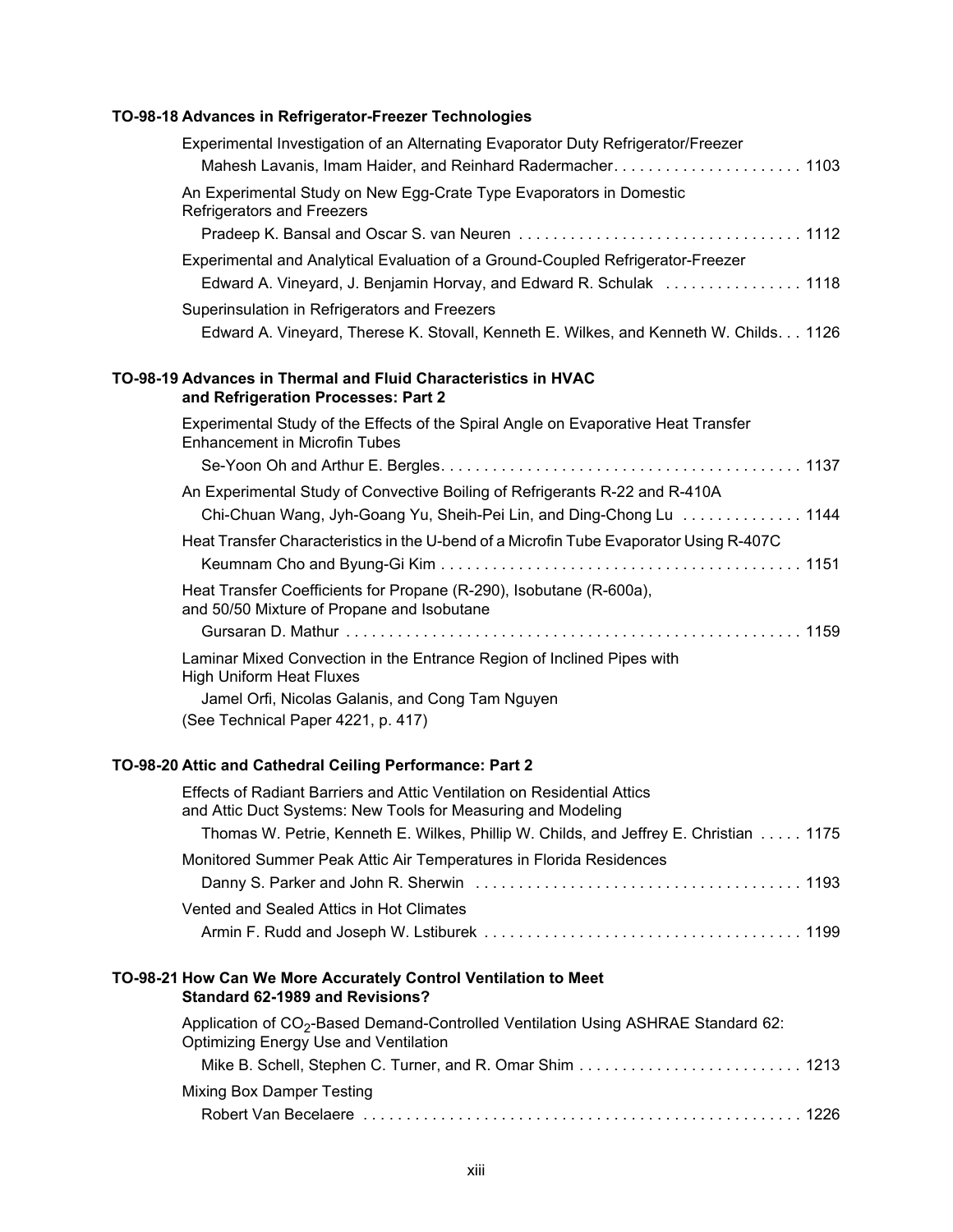| Extension of the Multiple Spaces Concept of ASHRAE Standard 62 to Include Infiltration,<br>Exhaust/Exfiltration, Interzonal Transfer, and Additional Short-Circuit Paths |
|--------------------------------------------------------------------------------------------------------------------------------------------------------------------------|
|                                                                                                                                                                          |
| TO-98-22 Hygrothermal Performance of Metal Frame Building Envelope Systems                                                                                               |
| A Technique for Calculating the Effective Thermal Resistance of Steel Stud Walls<br>for Code Compliance                                                                  |
| William C. Brown, Michael C. Swinton, and John C. Haysom 1245                                                                                                            |
| Hygrothermal Performance of a New Light Gauge Steel-Framed Envelope System                                                                                               |
| Steel-Framed Buildings: Impacts of Wall Detail Configurations<br>on the Whole Wall Thermal Performance                                                                   |
| Jan Kosny, André O. Desjarlais, and Jeffrey E. Christian  1263                                                                                                           |
| TO-98-23 Modeling, Measurement Techniques, and Experimental Data<br>on Material Emission Rates                                                                           |
| Emissions of Odorous Aldehydes from an Alkyd Paint                                                                                                                       |
|                                                                                                                                                                          |
| Effects of Airflow on Emissions of Volatile Organic Compounds<br>from Carpet-Adhesive Assemblies                                                                         |
|                                                                                                                                                                          |
| Using Large Environmental Chamber Technique for Gaseous<br><b>Contaminant Removal Equipment Test</b>                                                                     |
|                                                                                                                                                                          |
| Prediction of Short-Term and Long-Term VOC Emissions from SBR<br>Bitumen-Backed Carpet Under Different Temperatures                                                      |
|                                                                                                                                                                          |
| Detailed Modeling of Gas-Phase Chemistry Mechanisms in IAQ Simulation                                                                                                    |
| Patrice Blondeau, Maurice Sperandio, Francis Allard, and Fariborz Haghighat 1309                                                                                         |
| TO-98-24 Technological Advances in Radiant Heating and Cooling                                                                                                           |
| Radiant Heating and Cooling, Displacement Ventilation with Heat Recovery<br>and Storm Water Cooling: An Environmentally Responsible HVAC System                          |
|                                                                                                                                                                          |
| Detailed Projected Area Data for the Human Body                                                                                                                          |
| Byron W. Jones, Sungae Hong, and Elizabeth A. McCullough 1327                                                                                                            |
| Radiant Heat Transfer Between the Human Body and Its Surroundings                                                                                                        |
|                                                                                                                                                                          |

| on Heat Transfer in Floor Heating Systems |  |
|-------------------------------------------|--|
|                                           |  |

A Three-Dimensional Numerical Investigation of the Effect of Cover Materials